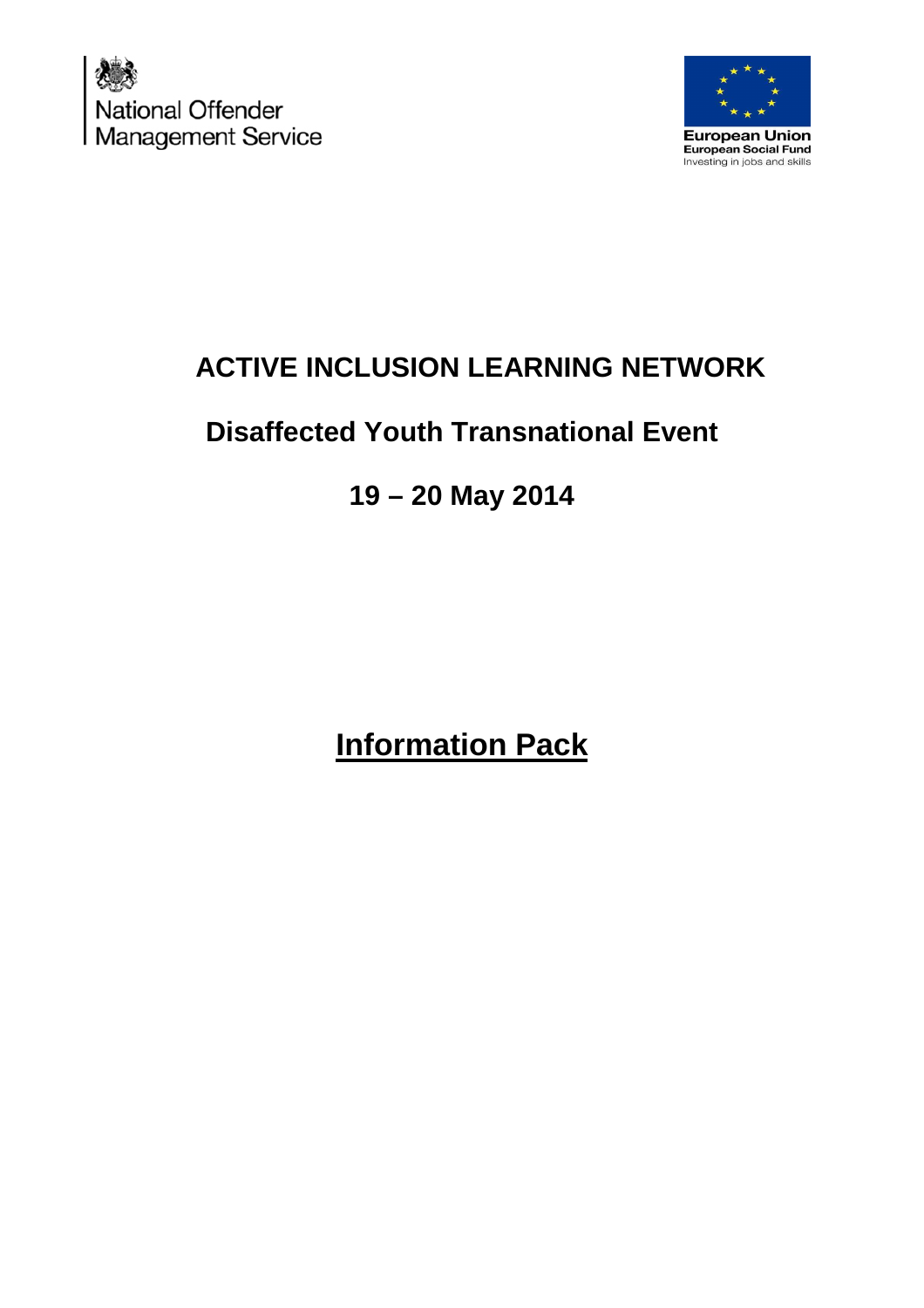### **Contents**

- a) Agenda
- b) Project Summary
- c) Purpose of the Disaffected Youth Transnational Event
	- a. Logistics for the Disaffected Youth Transnational Event
- d) Attendees
- e) Role of Scribes
- f) Role of Facilitators
- g) Facilitator questions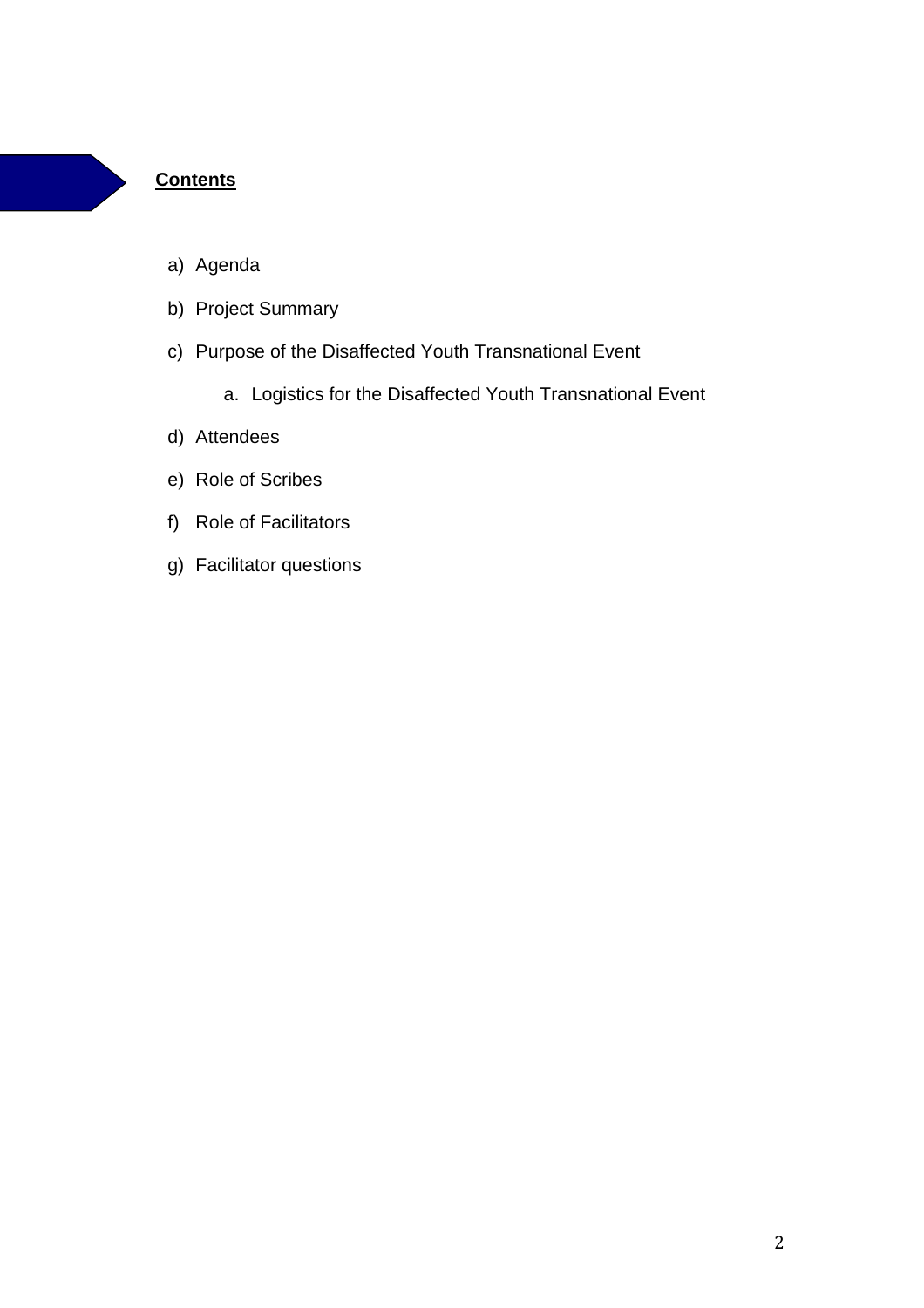

# **Active Inclusion Learning Network**

# **Disaffected Youth Transnational Event Agenda**

# **Swedish Public Employment Service Hälsingegatan 38, Stockholm**

# **19 – 20 May 2014**

# **18th May**

7.30pm Dinner on arrival at for hotel delegates

# **19th May**

| 09.00 | Arrival, registration and coffee                                                                                             |
|-------|------------------------------------------------------------------------------------------------------------------------------|
| 09.30 | Welcome<br>Christian Råbergh, Swedish ESF Council                                                                            |
| 09.40 | Active Inclusion: An Overview of the Network and Progress to<br>Date<br>Kirsty Jacobs, National Offender Management Service  |
| 10.00 | Evaluation of the Active Inclusion Learning Network<br>Callum Miller, Centre for Economic and Social Inclusion               |
| 10.15 | <b>Systematic Review: Disaffected Youth</b><br>Dr Ioan Durnescu, European Strategies Consulting / University<br>of Bucharest |
| 10.45 | <b>Break for Coffee</b>                                                                                                      |
| 11.15 | Youth Not in Education, Employment or Training: A Report<br>Susanne Zander, ESF Thematic Network Youth                       |
| 11.35 | Youth and the Swedish Labour Market<br>Anna Caballero, Public Employment Service Sweden                                      |
| 12.00 | <b>Break for Lunch</b>                                                                                                       |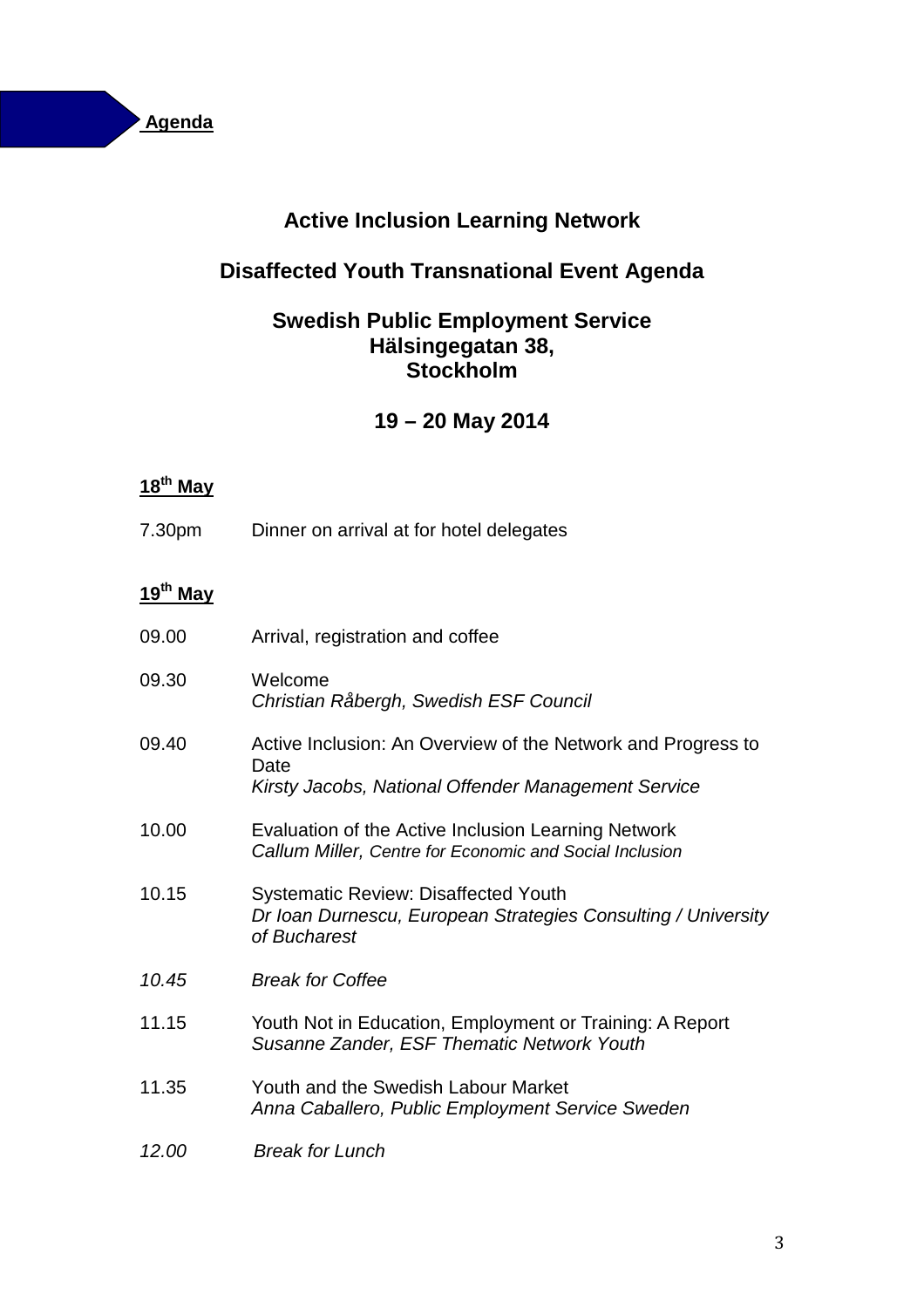### [Attendees to move to break out rooms]

- 13.00 Session 1: Collected Practices marking
- 14.30 Break for Coffee
- 14.45 Session 2: Collected Practices marking
- 16.15 Session 3: Sub-theme Group Collected Practices discussion
- 17.45 Close
- 19.00 Dinner for hotel delegates

# **20th May**

| 08:45 | Arrival, registration and coffee                                                                                          |
|-------|---------------------------------------------------------------------------------------------------------------------------|
|       | [Attendees will move into break out rooms]                                                                                |
| 09.15 | Session 4: Sub-theme groups to identify the top 5 and 3 reserve<br>collected practices                                    |
| 10.45 | Session 5: Looking Ahead to the Peer Review Events                                                                        |
| 11.15 | Coffee Break                                                                                                              |
|       | [Attendees to move into the main room]                                                                                    |
| 11.45 | Sub-theme Groups Feedback and Next Steps<br>Dr Ioan Durnescu, European Strategies Consulting / University<br>of Bucharest |
| 12:25 | <b>Closing Address</b><br>Christian Råbergh, Swedish ESF Council                                                          |
| 12.30 | Close                                                                                                                     |
|       | [Lunch served until 1.30pm]                                                                                               |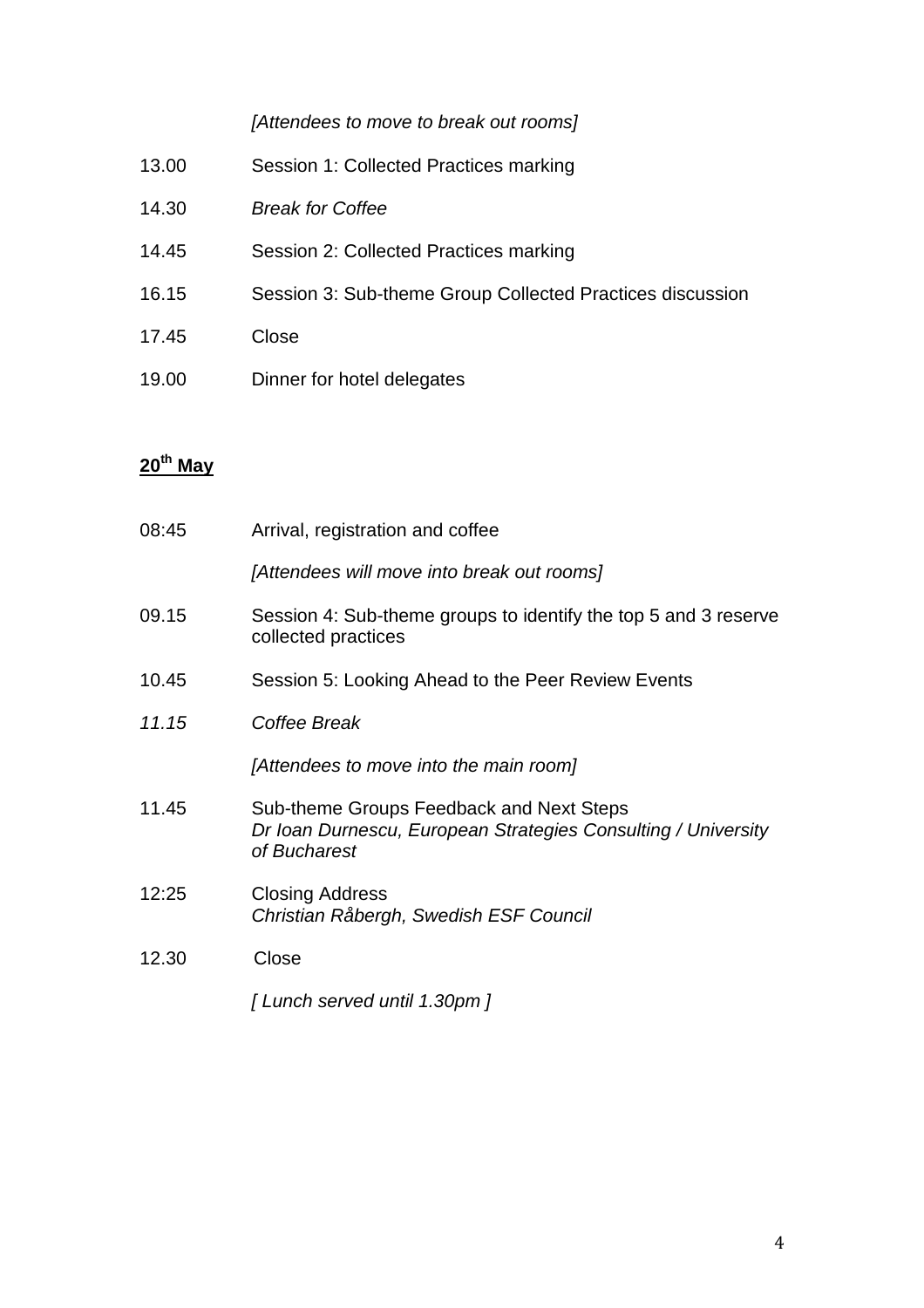## **Project Summary**

Active Inclusion is a European Social Fund (ESF) transnational Learning Network, funded through the European Commission. The partners of the network come from: Belgium, Germany, Greece, Italy, Lithuania, Sweden and the United Kingdom. The project commenced in June 2013, and is due to finish on 31 May 2015.

The themes that the Learning Network is looking at are:

- **Troubled Families** (Anti Social Behaviour; Offenders' Families; Long term/multi-generational Unemployed; and Educational Problems.)
- **Disaffected Youth** (Youth Not in Education, Employment or Training; and Youth Inclusion and Empowerment.)
- **Marginalised in Communities** (Homelessness; Physical, mental and learning difficulties; Offenders/Ex Offenders; and Drugs and Alcohol abuse.)

### **Research**

The overall goal of the Learning Network is to tackle unemployment amongst '**Troubled Families'**, **'Marginalised in Communities'** and **'Disaffected Youth'** by enhancing social inclusion and preventing stigmatisation. The Learning Network will identify where and what type of support is required, and what policies and practices work best and offer the best chance of success for the disadvantaged. It is doing this by examining government strategies and policies, as well as identifying and evaluating programmes, interventions and innovative work, from across the EU, that promote the social inclusion of these disadvantaged groups.

### **a) Questionnaires**

As part of the Network, questionnaires have been sent out to NGOs, charities and Government Departments, across the EU, in order to collect practices in the field of employment and employability of disadvantaged groups.

### **b) Systematic Review**

In addition to analysing the collected practices, the Network is conducting a systematic review of recent research into inclusion into employment for the mentioned disadvantaged groups. The systematic review will provide hard evidence on what works in enhancing employability and employment of the excluded. It will also start to identify the possible indicators that are connected with success of interventions in this area.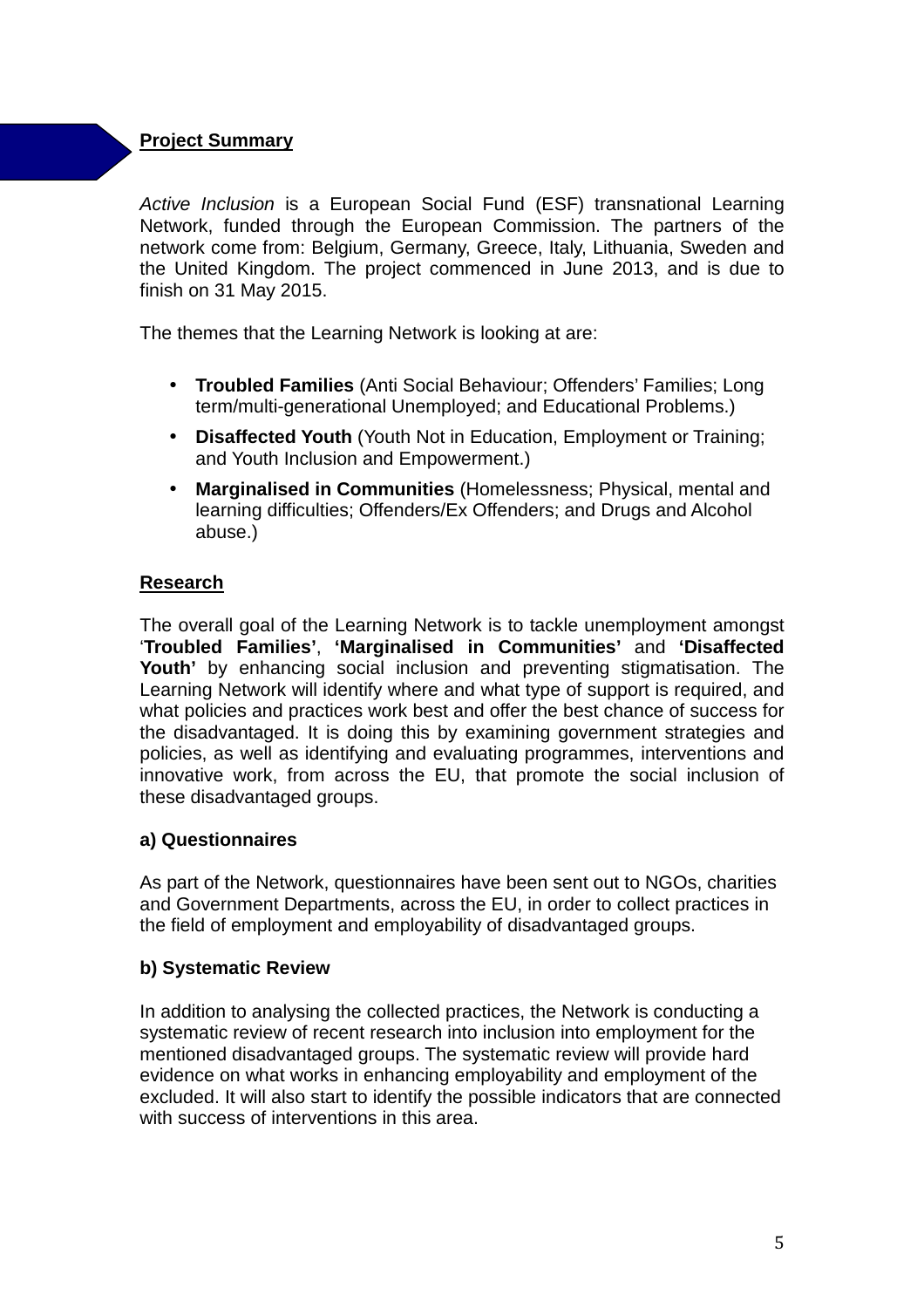### **c) Semi-Structured Interviews**

Finally, semi-structured interviews will be conducted with leading experts in the field of the employment of the vulnerable groups to compliment the findings from the collected practices and review.

### **Outcomes and Findings**

The outcomes and findings of the Learning Network will be used to help ESF Managing Authorities make informed decisions when introducing and assessing policy about how best to tackle unemployment amongst those groups that the Learning Network is focusing upon. Finally, the results of the Learning Network will be disseminated through an EU transnational conference and on an EU website which will have a knowledge management database section.

### **Transnational Events**

A series of transnational events are now being held in order to analyse and review the collected practices that have been presented to the Learning Network. The details of these events are as follows:

- The **Troubled Families event** is taking place in **London, UK on 9-10th April** and is selecting a pool of good practices for the following subthemes:
	- 1) Anti Social Behaviour
	- 2) Offenders' Families
	- 3) Long term Unemployment/multi-generational employment
	- 4) Educational Problems
- The **Disaffected Youth event** is taking place in **Stockholm, Sweden on 19-20th May** and is selecting a pool of good practices for the following sub-themes:

1) Youth Not in Education, Employment or Training (NEET) 2) Youth Inclusion and Empowerment.

- 
- The **Marginalised in Communities event** is taking place in **Athens, Greece on 11-12th June** and is selecting a pool of good practices for the following sub-themes
	- 1) Homelessness
	- 2) Physical, mental and learning difficulties,
	- 3) Offenders/Ex Offenders
	- 4) Drugs and Alcohol abuse.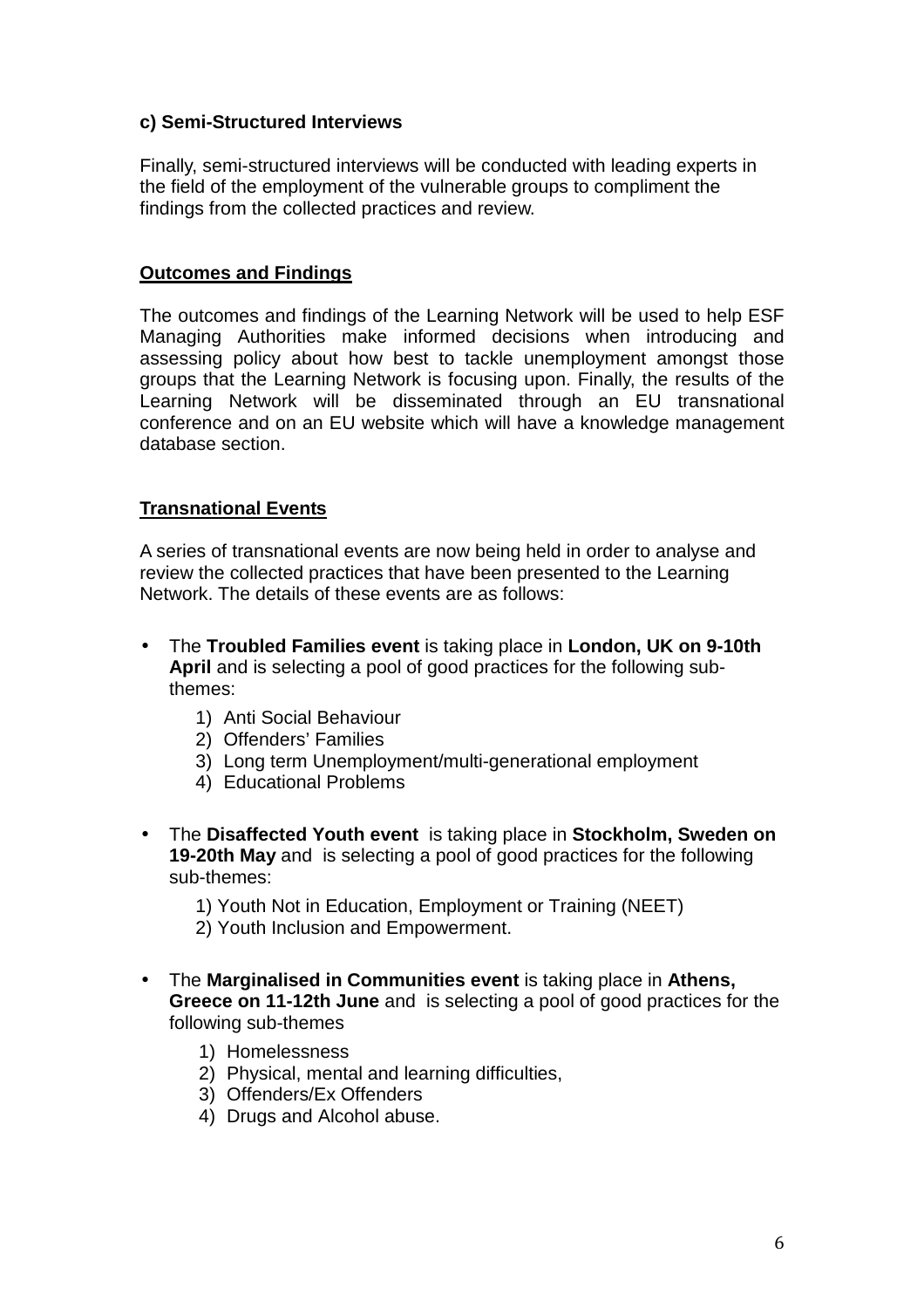## **Purpose of the Disaffected Youth Transnational Event**

The aim of the event is to select the five most innovative and effective collected practices about the social inclusion for each of the two disadvantaged groups that fall under the theme 'Disaffected Youth.' These sub-themes are:

- 1) Youth Not in Education, Employment or Training (NEET)
- 2) Youth Inclusion and Empowerment

The Learning Network will then invite the organisations who submitted the five most innovative and effective collected practices, for each sub-theme, to attend a second series of transnational peer review events that are being held later in the cycle of the project.

At these events the organisations will have the opportunity to present their work, and experts will be able to ask them probing questions. This will then help the European Union to identify which practices are truly the most effective and innovative for the social inclusion of the above disadvantaged groups into employment.

### **a) Logistics for the Disaffected Youth Transnational Event**

- Participants will be split into two groups and allocated to one of the 'Disaffected Youth sub-themes of either Youth Not in Education, Employment or Training or Youth Inclusion and Empowerment.
- Participants have been provided with a sample of the collected practices that the Network has received on their sub-theme. They have been asked to read these prior to attending the event.
- During the event, participants will be asked to draw upon their own experience and knowledge of what best practice looks like in the field of social inclusion, and discuss and debate this with the other participants in their group.

### **Day 1**

- Session 1 on Day 1 of the event:
	- o At the event, participants will be placed into pairs, with someone else who will have read the same collected practices as them prior to the event. These pairs will discuss and score their collected practices, using the evaluation grid. Participants will have seen this evaluation grid in advance, along with the instructions on how to use it, so that they can familiarise themselves with the criteria before the event.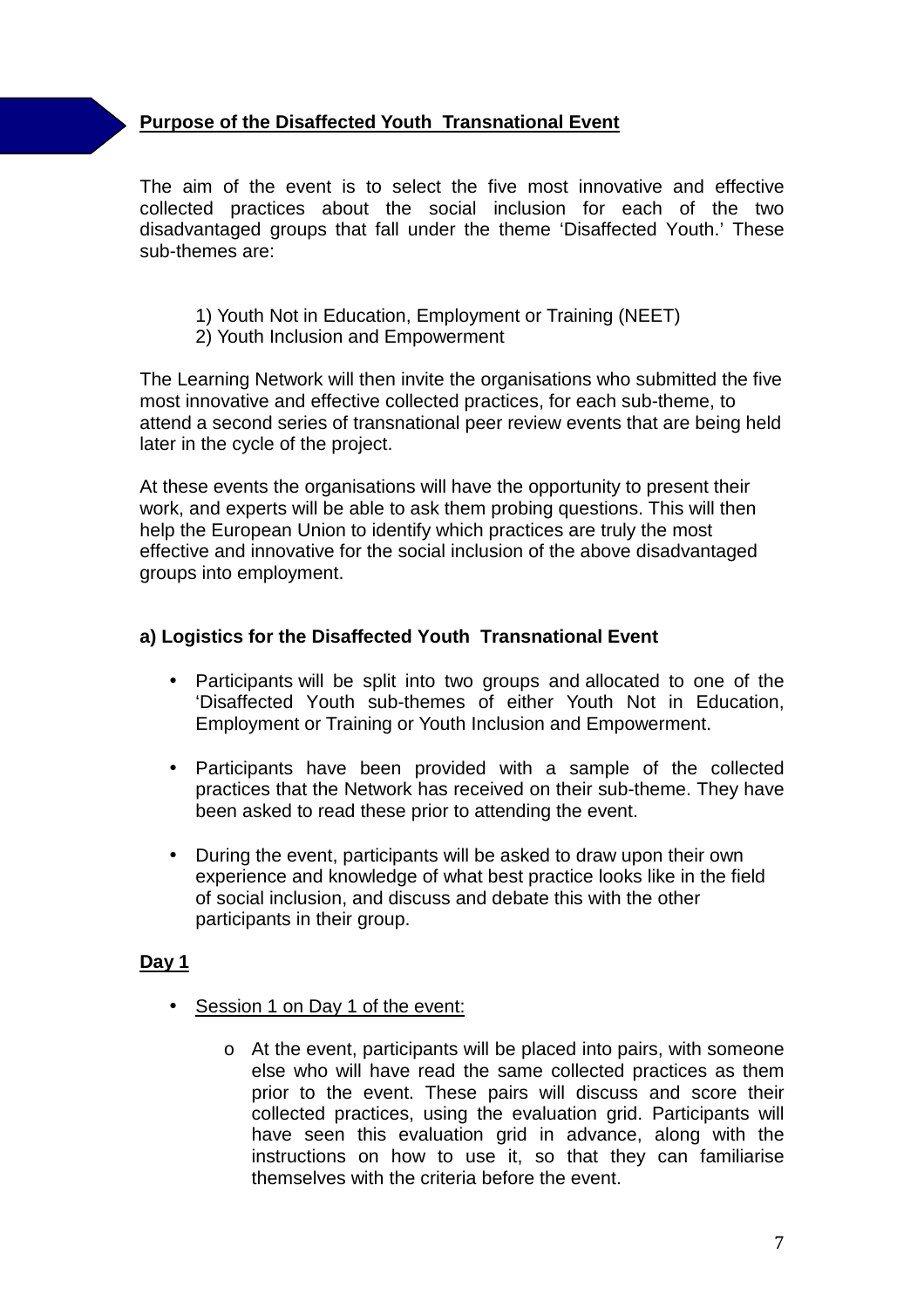- o At the end of the workshop the Facilitator and Scribe will collate all the scores for all of the collected practices and put these scores onto the Evaluation Matrix document. They will then identify the 10 collected practices with the highest scores. These will then be taken to Session 3 on Day 2. THIS MUST BE DONE AS SOON AS POSSIBLE SO THAT THE TOP EIGHT SURVEYS NEEDED FOR THE NEXT DAY CAN BE PRINTED.
- Session 3 of Day 1 of the event:
	- o The participants will discuss the collected practices they have assessed and share with the sub-theme group what they have learnt from them; what they found innovative about the practices; what they found the success factors to be; and what aspects they thought would not be transferable to their own countries, and why. The facilitator will be given a set of questions to ask the sub-theme group to facilitate this discussion. These are:

1. What are the innovative points that you can draw from these good practices?

2. What are the learning points that you can draw from these good practices?

3. What appear to be the critical factors that led to success of the good practices?

4. What aspects would you like to be transferred in your own national context, and why?

5. Do you have further important points that you would like to stress from these practices?

o The sub-theme group will then be asked to identify the top points, for each of the five questions, to feedback to all of the attendees at the 'Group Discussion and Feedback session' on Day 2.

## **Day 2**

- Session 4 on Day 2 of the event:
	- o The facilitator will introduce the top 10 highest scored collected practices. As not all of the participants may have seen them the previous day, depending on what small group they were working in, the facilitator will ask the sub-group to discuss them and work as one large group to identify and agree the five most innovative and effective collected practices, and three reserves, to invite to the next stage.

o The selection will be based on three main criteria: **innovation, learning and transferability**. We should also take into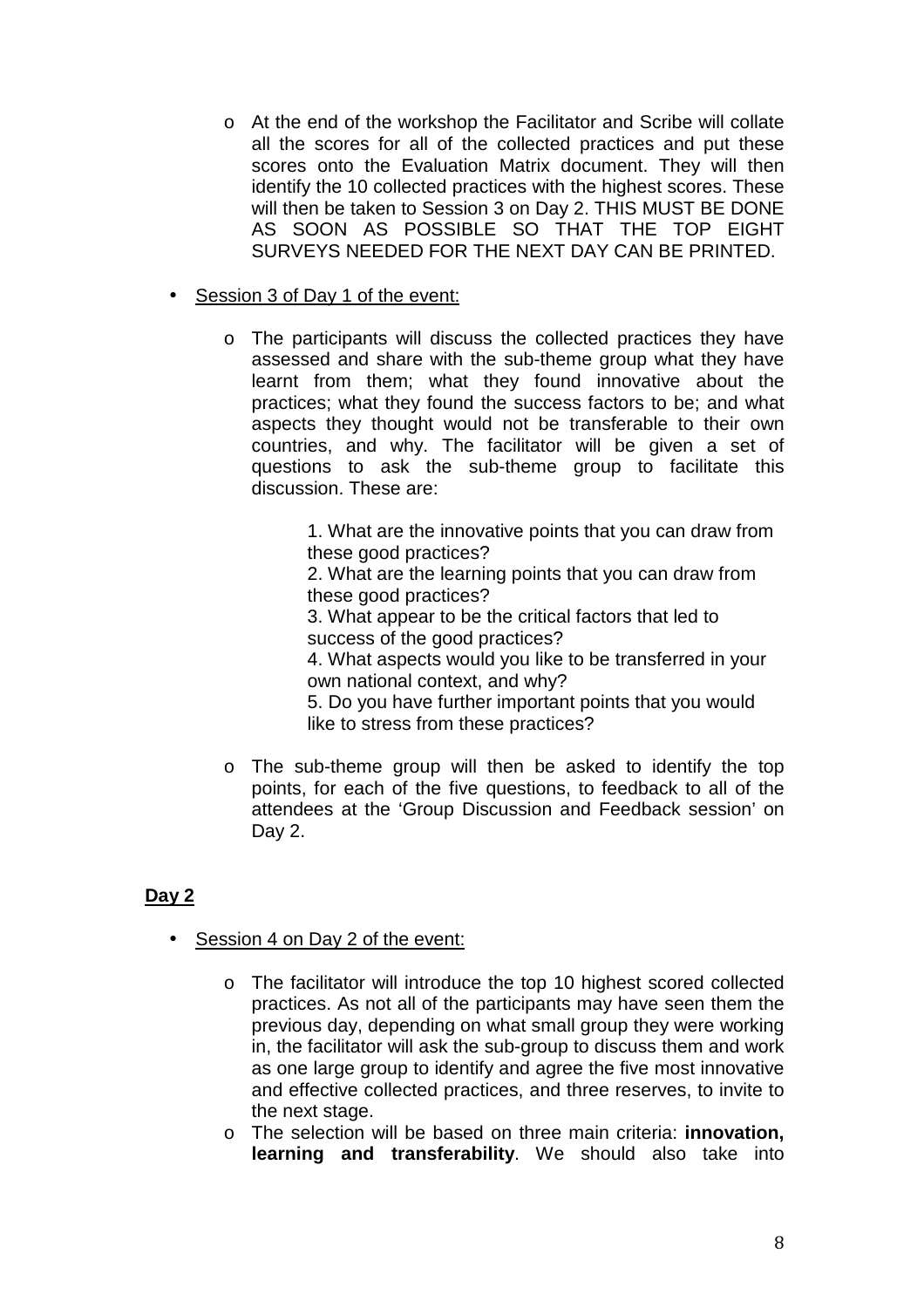consideration the importance of achieving good geographical coverage and be conscious of practices which are ESF relevant.

- Session 5 on Day 2 of the event:
	- o The facilitator will explain that the organisations responsible for the most innovative and effective collected practices will then be invited to attend a second series of peer review events, which are taking place later in the year, to present their work.
	- o The facilitator will then ask participants to help the Learning Network identify what additional information we need to find out from the collected practices, and what probing questions we should ask them at the second series of events, in order to identify which of the practices are truly the most effective and innovative.
- Feedback and Next Steps on Day 2 of the event:
	- o Dr Ioan Durenscu will lead this session. He will ask the Sub-Theme Groups to feedback the top points, for each of the five questions, that the groups discussed on Day 1 (innovation, learning points, transferable aspects, critical success factors and any other important points.) He will also ask the groups to summarise what questions should be asked at the Platform 2 Meetings.
	- o Ioan will then feedback to all of the participants about what has been learnt at the event and what the next steps are.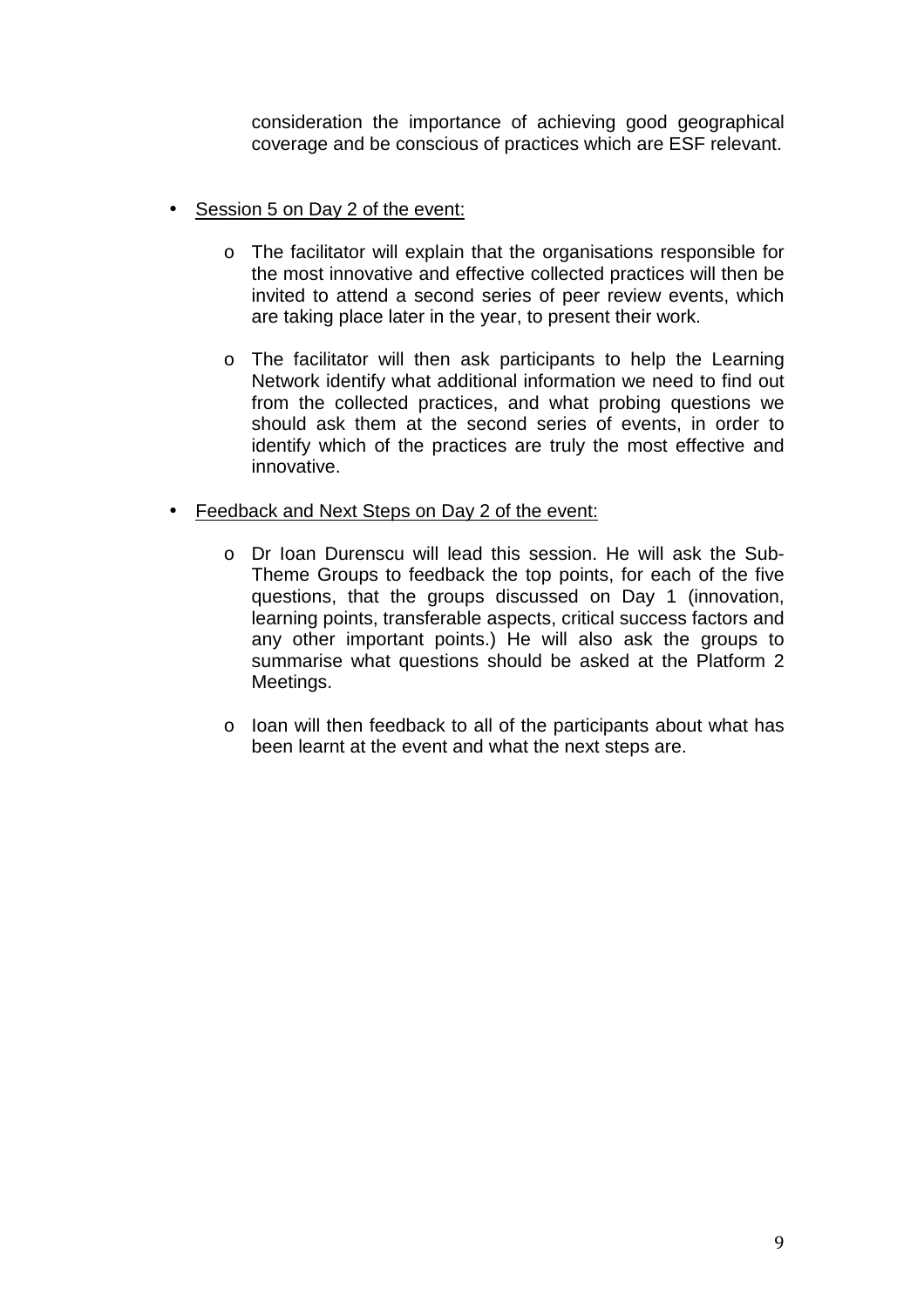# **Partners**

# The 9 partners attending are:

| <b>Name</b>          | <b>Organisation</b>                                                   | <b>Role</b>                                 |
|----------------------|-----------------------------------------------------------------------|---------------------------------------------|
| 1. Christian Råbergh | <b>ESF Swedish Council</b>                                            | Organiser / Coordinator                     |
| 2. Kirsty Jacobs     | <b>NOMS</b>                                                           | Scribe - NEET                               |
| 3. Giovanna Mangano  | <b>ISFOL</b>                                                          | <b>Facilitator - NEET</b>                   |
| 4. Carlo Franco      | <b>Regione Piemonte</b>                                               | Expert - NEET                               |
| 5. Heather Law       | Birmingham City<br>Council                                            | Facilitator – Inclusion and<br>Empowerment  |
| 6. Rhianon Williams  | Ministry of Justice,<br><b>Bremen</b>                                 | Scribe - Inclusion and<br>Empowerment       |
| 7. Dr Ioan Durnescu  | <b>European Strategies</b><br>Consulting / University<br>of Bucharest | Researcher – will move between<br>workshops |
| 8. Ulrich Wolff      | <b>BASFI, ESF Hamburg</b>                                             | <b>Expert-NEET</b>                          |
| 9. Aggeliki Stabouli | Epanodos                                                              | Expert - NEET                               |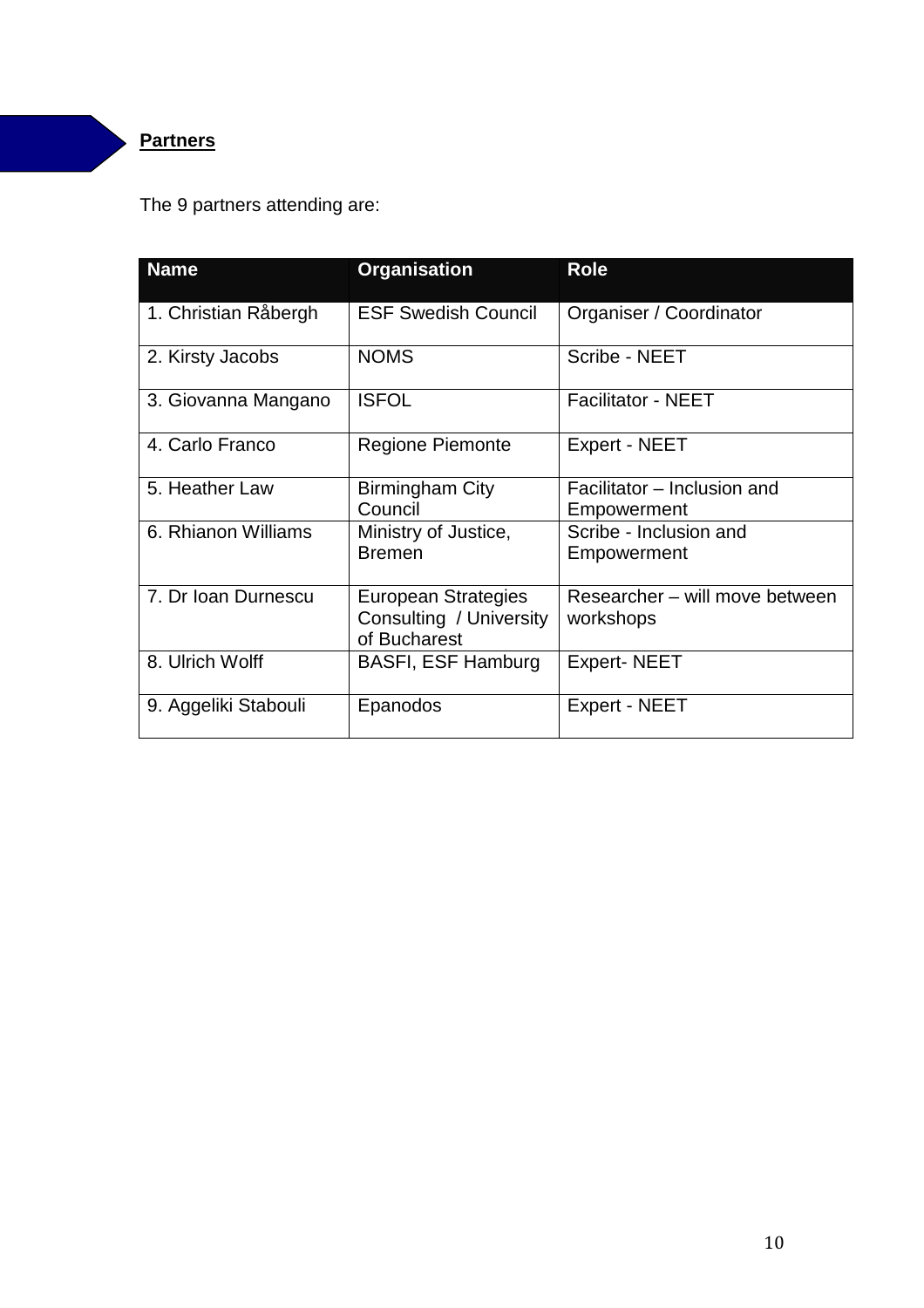### **Attendees**

### **Youth Not in Education, Employment or Training (NEET)**

- **Facilitator: Giovanna Mangano (ISFOL)**
- **Scribe: Kirsty Jacobs (National Offender Management Service)**

### • **45 Surveys to be assessed**

| <b>Name</b>            | <b>Organisation</b>                               | <b>Nationality</b> |
|------------------------|---------------------------------------------------|--------------------|
| 1. Baillie Aaron       | Spark Inside                                      | Canadian           |
| 2. Brian Smart         | <b>ESF Managing Authority Northern</b><br>Ireland | Irish              |
| 3. Inga Balnanosienė   | Kaunas Local Labour Exchange                      | Lithuanian         |
| 4. Luca Molon          | <b>Centro Studi</b>                               | Italian            |
| 5. Mariya Georgieva    | <b>Pulse Foundation</b>                           | <b>Bulgarian</b>   |
| 6. Malgorzata Krysa    | <b>CAL Association</b>                            | Polish             |
| 7. Mervi Jansson-Aalto | Omnia                                             | Finnish            |
| 8. Massimilano Ferrua  | Cooperativa Animazione Valdocco                   | Italian            |
| 9. Ingrid Brizio       | Azienda Formazione Professionale                  | Italian            |
| 10. Pat Donnelly       | <b>Proteus</b>                                    | Northern Irish     |
| 11. Ulrich Wolf        | <b>BASFI, ESF Hamburg</b>                         | German             |
| 12. Aggeliki Stabouli  | Epanados                                          | <b>Greek</b>       |
| 13. Sara Ström         | Swedish Agency for Youth and Civil<br>Society     | Swedish            |
| 14. Carlo Franco       | Regione Piedmonte                                 | Italian            |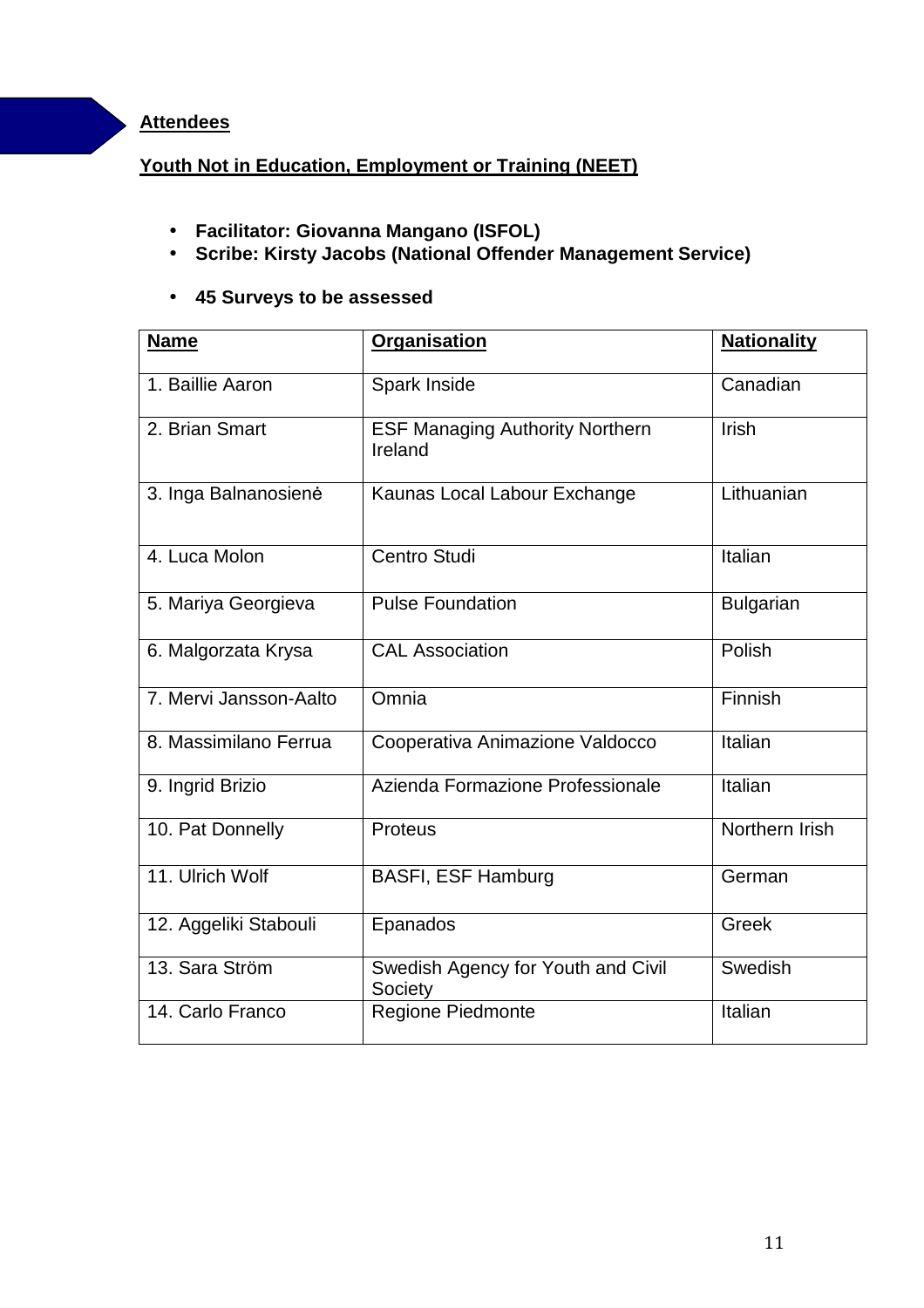## **The NEET Collected Practice Discussion Pairs are as follows:**

| <b>Group A</b>       | <b>Group B</b>     | <b>Group C</b>  | <b>Group D</b>        | <b>Group E</b>       | <b>Group F</b>             | <b>Group G</b> |
|----------------------|--------------------|-----------------|-----------------------|----------------------|----------------------------|----------------|
| Surveys              | Surveys            | Surveys         | Surveys               | Surveys              | <b>Surveys</b>             | Surveys        |
| No 1 - 7             | No 8 - 14          | No 15 - 21      | No 22 - 27            | No 28 - 33           | No 34 - 39                 | No 40 - 45     |
| Aggeliki<br>Stabouli | <b>Ulrich Wolf</b> | Carlo<br>Franco | <b>Brian</b><br>Smart | <b>Baillie Aaron</b> | Mervi<br>Jansson-<br>Aalto | Sara Ström     |
| Luca                 | Inga               | Massimilano     | Ingrid                | Malgorzata           | Mariya                     | Pat Donnelly   |
| Molon                | Balnanosienė       | Ferrua          | <b>Brizio</b>         | Krysa                | Georgieva                  |                |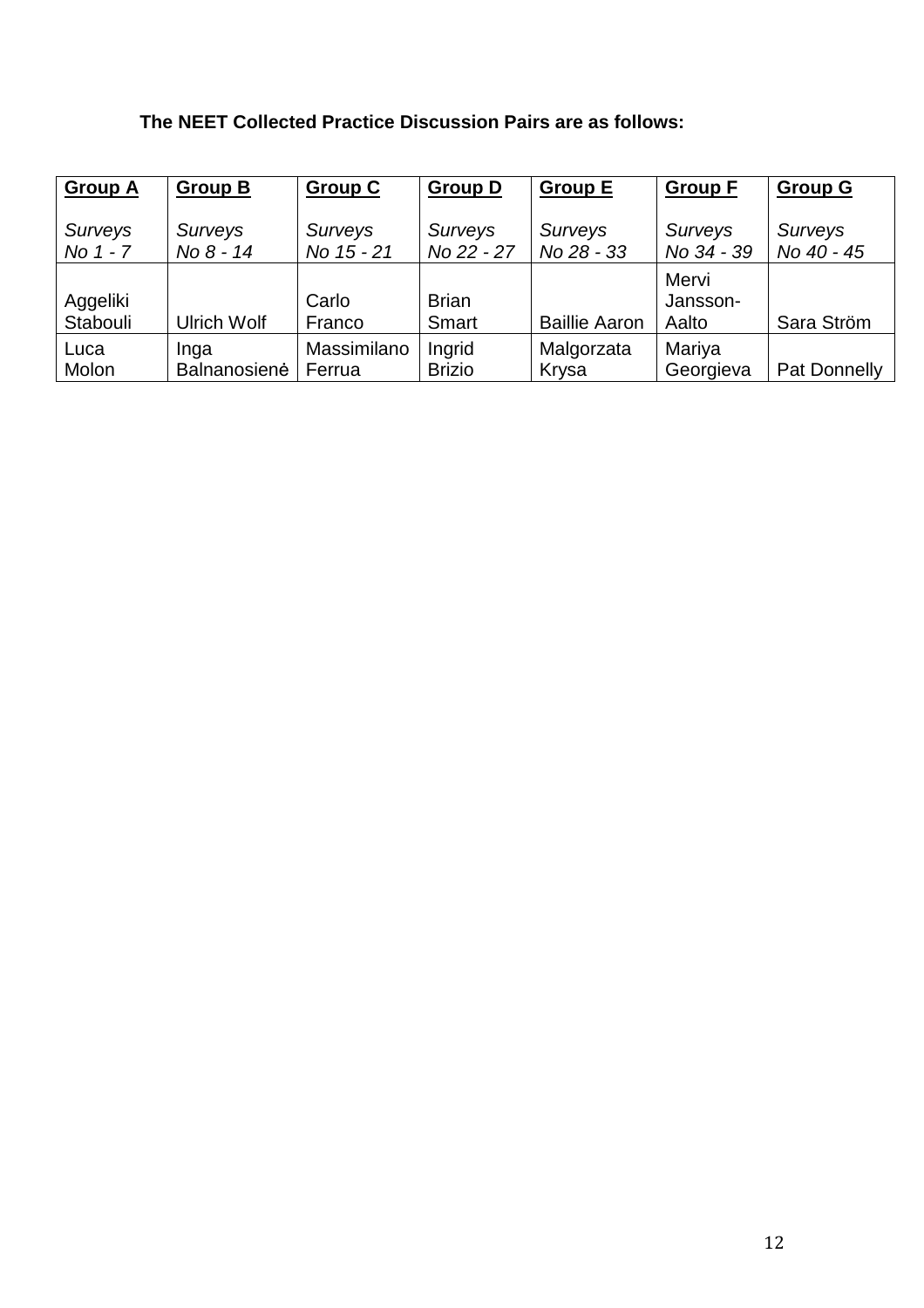# **Youth Inclusion and Empowerment**

- **Facilitator: Heather Law (Birmingham City Council)**
- **Scribe: Rhianon Williams**
- **32 surveys to be assessed**

| <b>Name</b>                    | <b>Organisation</b>                                       | <b>Nationality</b> |
|--------------------------------|-----------------------------------------------------------|--------------------|
| 1. Tim Carter                  | <b>Barnardos</b>                                          | <b>British</b>     |
| 2. Renate Minas                | Department of Social Work, Stockholm<br><b>University</b> |                    |
| 3. Anna Tengqvist              | Private consultant                                        | Swedish            |
| 4. Phil Taylor                 | National Offender Management Service                      | <b>British</b>     |
| 5. Cristina Goñi               | International Juvenile Justice Observatory                | Spanish            |
| 6. Francesca Emmett            | National Offender Management Service                      | Lithuanian         |
| 7. Rafal Krenz                 | <b>CAL Association</b>                                    | Polish             |
| 8. Gert Jan Slump              | Restorative Justice Nederland / Eigen Kracht<br>Centrale  | Dutch              |
| 9. Michela Vecchia             | <b>Independent Consultant</b>                             | Italian            |
| 10. Bert Kalter                | <b>180 Foundation</b>                                     | Dutch              |
| 11. Dr. Raffaella<br>Gramaglia | Azienda Formazione Professionale                          | Italian            |
| 12. Susanne Zander             | Swedish Agency for Youth and Civil Society                | Swedish            |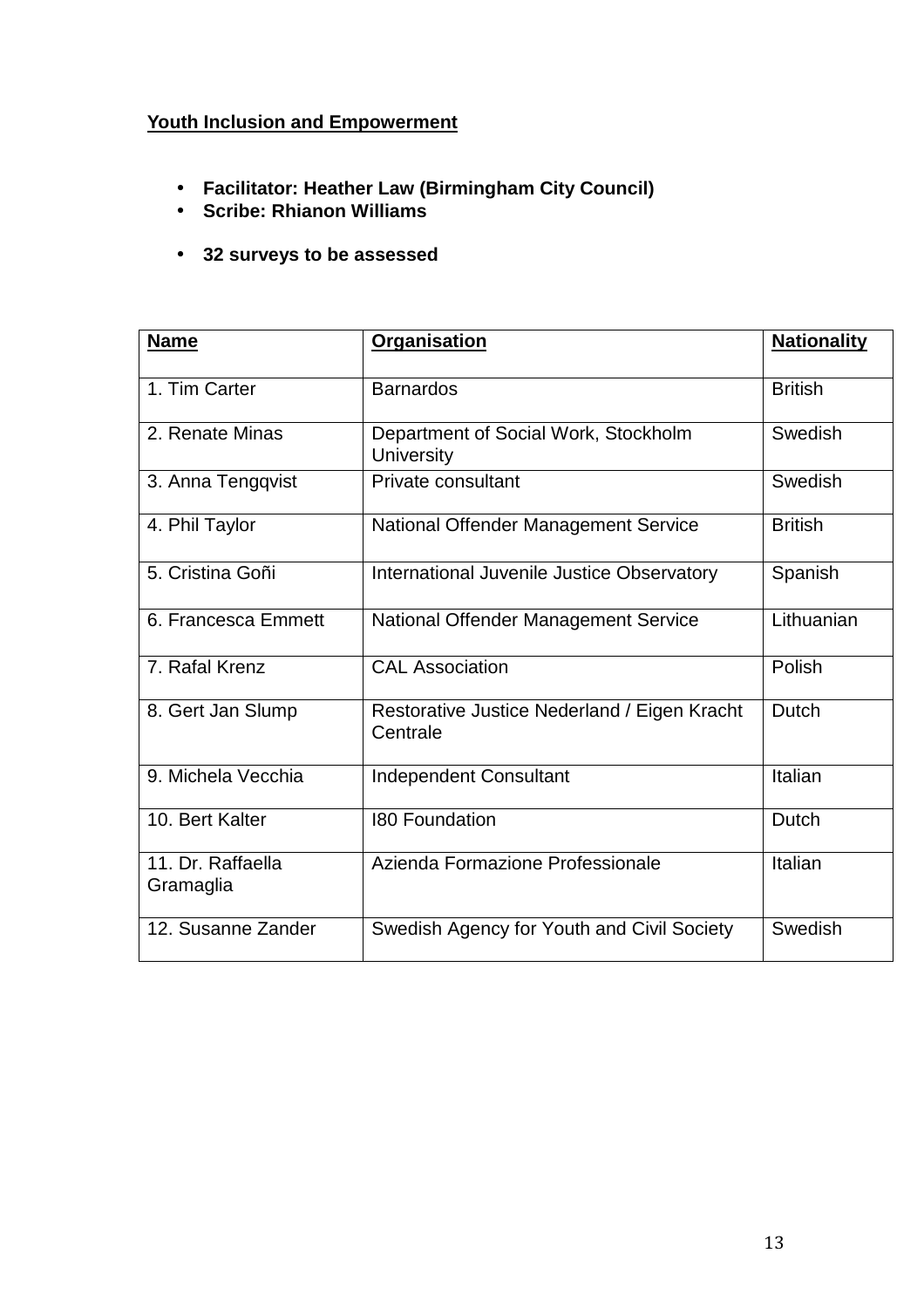## **The Collected Practice Discussion Pairs are as follows:**

| <b>Group A</b>               | <b>Group B</b>       | <b>Group C</b>          | <b>Group D</b>               | <b>Group E</b>        | <b>Group F</b>         |
|------------------------------|----------------------|-------------------------|------------------------------|-----------------------|------------------------|
| <b>Surveys</b><br>No $1 - 6$ | Surveys<br>No 7 - 12 | Surveys<br>No $13 - 17$ | <b>Surveys</b><br>No 18 - 22 | Surveys<br>No 23 - 27 | Surveys<br>No 28 - 32  |
| <b>Tim Carter</b>            | Francesca<br>Emmett  | <b>Phil Taylor</b>      | Anna<br>Tengqvist            | Michela<br>Vecchia    | Raffaella<br>Gramaglia |
| Renate<br><b>Minas</b>       | Gert Jan<br>Slump    | Cristina Goni           | <b>Rafal Krenz</b>           | <b>Bert Kalter</b>    | Susanne<br>Zander      |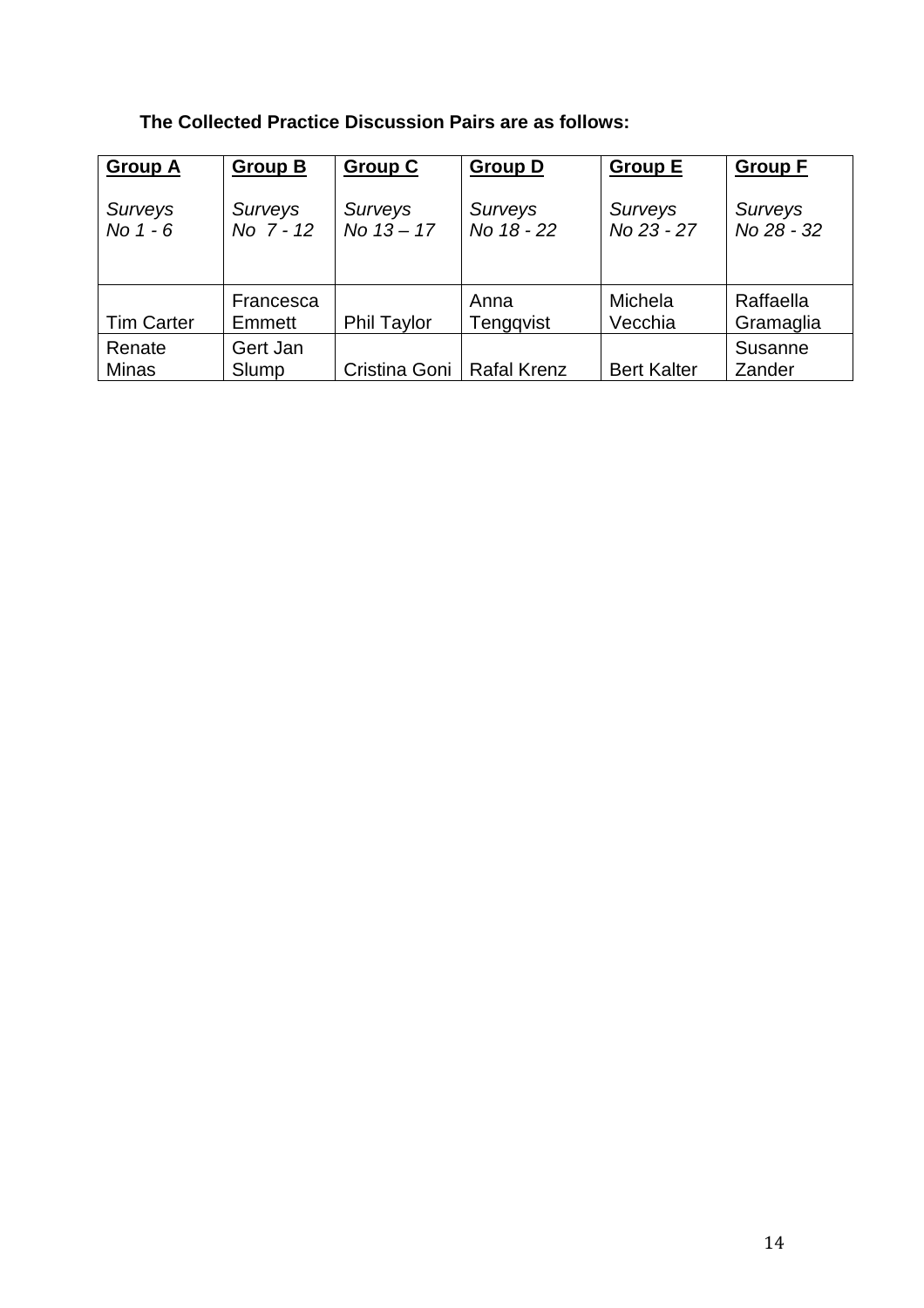### **Role of Scribes**

- 1. Record the discussion from Session 3 on Day 1 when the sub-theme group discusses the surveys they have reviewed. This will include:
	- a. The innovative points from the good practices
	- b. The learning points from the good practices
	- c. The critical factors that led to success of the good practices that were scored highly
	- d. What aspects they would like to be transferred to their own countries, and why
	- e. Any further important points they would like to stress from the good practices.
- 2. At the end of the collected practices marking session, with the facilitator, collate the scores from all of the marking sheets, and then work out the average total score for each survey. You can then identify the surveys with the 10 highest scores to be discussed at Session 3 on Day 2 of the event. Input these scores onto the evaluation grid matrix.
- 3. Record which are the six best practices selected by the sub-theme group.
- 4. Record the questions that we should ask the organisations of the best six good practices at the next PL2 events.
- 5. Record any other interesting comments or observations from the working group.
- 6. Write up your report after the event and submit to Kirsty by Wednesday 23 April.

You will be provided with a template to populate with the findings from the sub-theme working groups (see page 19 of this pack). The structure will include:

- 1. The list of the six good practices selected
- 2. A summary of the learning points
- 3. A summary of the innovative points
- 4. A summary of the critical success factors
- 5. A summary of the aspects that would not be transferable to your own countries, and why
- 6. A list with the questions that we need to take to the Peer Review meetings to ask the organisation of the top 5
- 7. Any other comments or observations from the working group.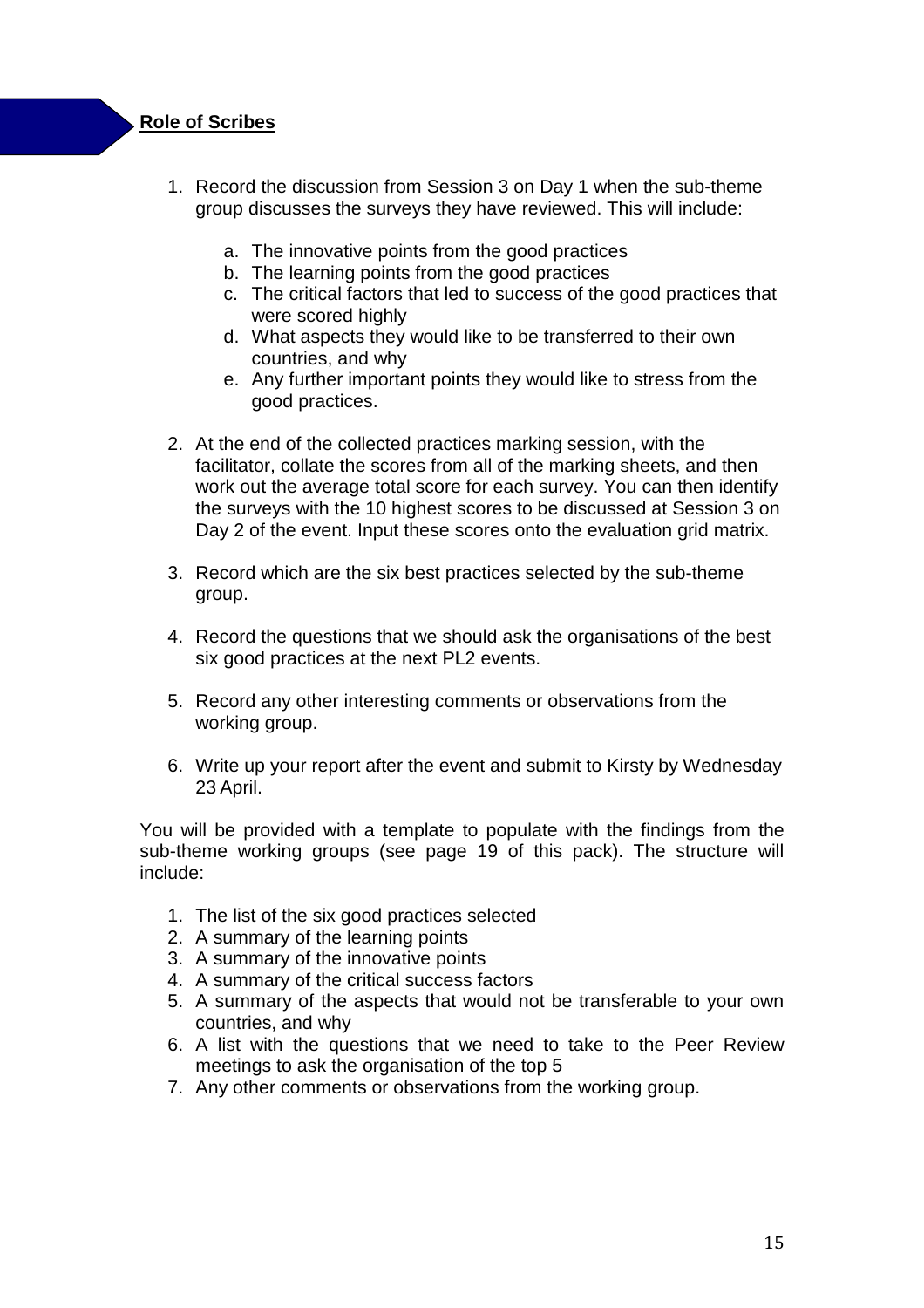### **Role of Facilitators**

- 1. At Session 1 on Day 1: ask the participants in their sub-theme group to go round the table and introduce themselves.
- 2. At Session 1 on Day 1: ensure that the small groups' task of marking the surveys is completed within time and that they have individually marked all of their allocated surveys.
- 3. Session 3 on Day 1:
	- a. Part A) ask the sub-theme group the 5 pre-set questions to encourage group discussion and feedback on what they have learnt from looking at their surveys (see the facilitator questions are below). The role is to focus the discussions around the 5 questions and in so doing, repeat or re-phrase the questions, summarise from time to time and ask enabling questions. The facilitator and scribe should bear in mind what elements on the practices will be unfundable by the ESF.
	- b. Part B) ask the sub-theme group to identify the top points, for each of the five pre-set questions, to feedback to all of the attendees at the 'Group Discussion and Feedback session.'
	- c. Part C) at the end of this session, with the scribe, collate the scores with the scribe from all of the marking sheets to identify the surveys with the 10 highest scores to be discussed at Session 3 on Day 2 of the event. Input these scores onto the evaluation grid matrix.
- 4. Session 4 on Day 2: ensure that the sub-theme group identifies the most effective and innovative 5 surveys, and 3 reserves to invite to the Platform 2 meetings.
- 5. Session 5 on Day 2: ask the participants what additional information we need to find out from the collected practices, and what probing questions we should ask them at the peer review events, in order to identify which of the practices are truly the most effective and innovative.
- 6. At the Sub-theme Groups Feedback and Next Steps session, feedback your sub-theme groups Top 5 points from the collected practices marking discussion on Day 1, and the questions they identified to be asked at the Platform 2 meetings.
- 7. More generally:
	- a. ensure that all group participants get the opportunity to speak and raise their views, encouraging quieter people to speak
	- b. ensure that the workshops run to time.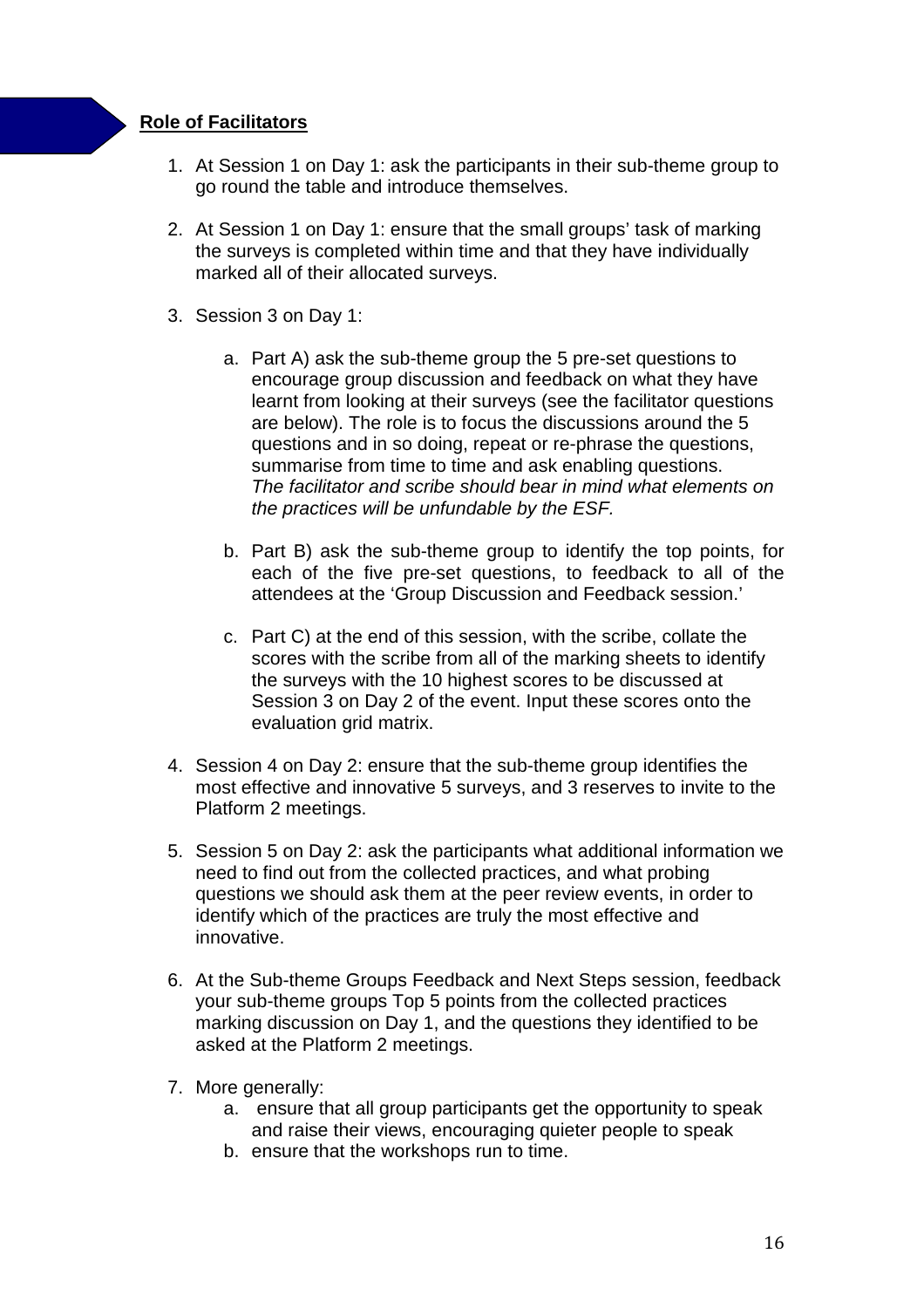### **Facilitator Questions**

### **Day 1**

### **Session 3: Collected practices discussion and feedback**

### **Part a)**

- **1. What are the innovative points that you can draw from these practices?**
- **2. What are the learning points that you can draw from these practices?**
- **3. What appear to be the main critical factors that led to success in these collected practices?**
- **4. What aspects from the practices would you like to be transferred in your own national context, and why?**
- **5. Do you have further important points that you would like to stress from these practices? (This could include what elements would be unfundable by the ESF)**

#### **Part b)**

**Ask the sub-theme group to identify the top 1 or 2 points for each of the following questions to feedback to all attendees at the next session:** 

- **1. Identify the top innovative point drawn from the good practices**
- **2. Identify the top learning point from the good practices**
- **3. Identify the top critical success factors**
- **4. Identify what aspect you like to be transferred to your country, and why.**
- **5. Identify any further important points that you would like to stress from the good practices.**